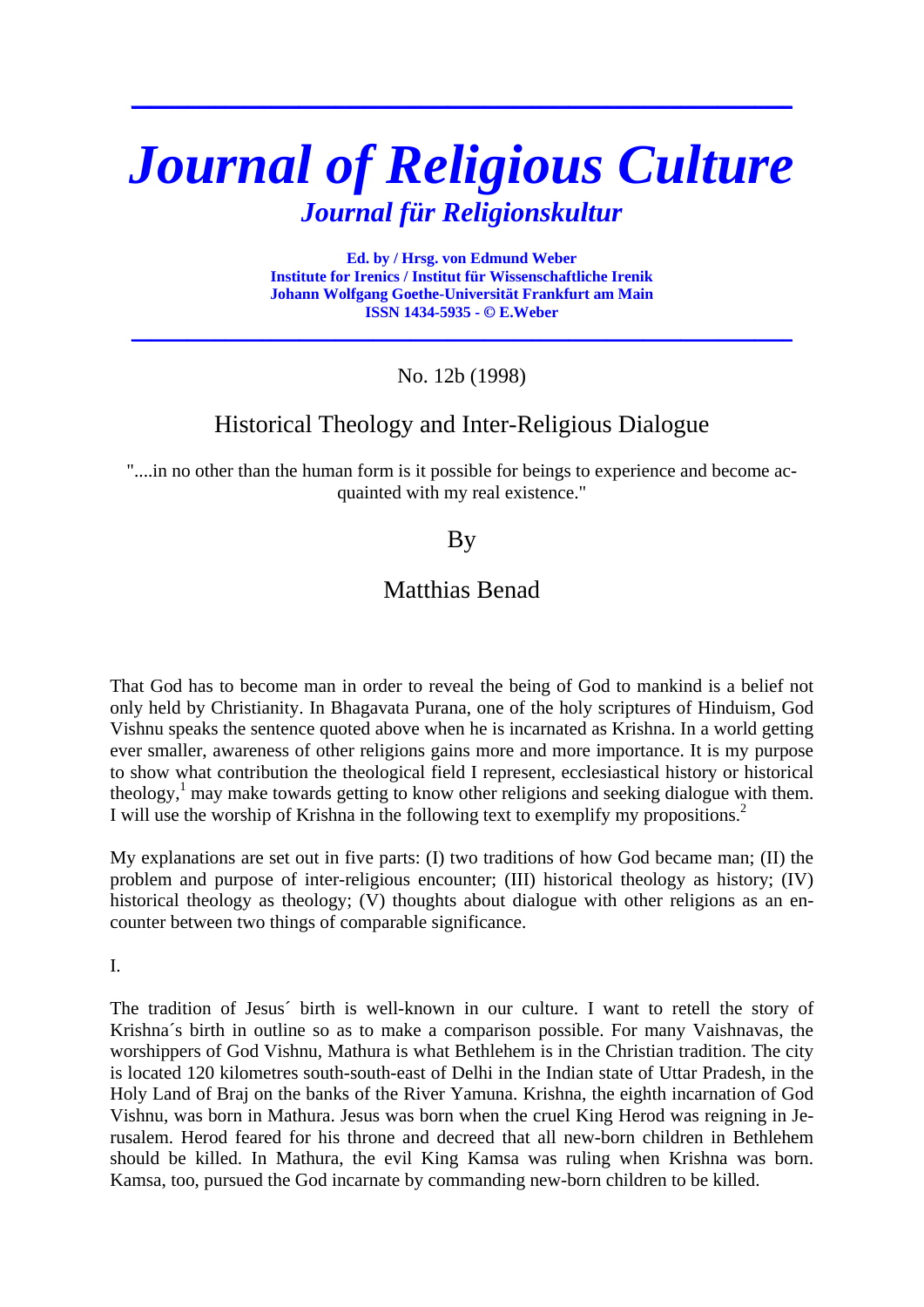Let us take a closer look at the tradition: Vasudeva, one of the nobles of King Kamsa, wanted to marry the king´s cousin, the beautiful Princess Devaki. Kamsa was given an oracle that he would die soon: The eighth child of the couple would conquer and kill him. To prevent this, Kamsa wanted to kill his cousin Devaki in the wedding coach. But Vasudeva pleaded for the life of his wife. Kamsa gave in on condition that Vasudeva and Devaki would live their life in the palace dungeon and hand over each new-born child to Kamsa. Some years of captivity followed, in which every child that was born had to be handed over to the evil king. Then Devaki became pregnant for the eighth time. In Baghavata Purana we read the following about the birth of Krishna:

"At midnight, when the darkness was strongest, the Lord Vishnu revealed his perfect divine power.

Like the full moon in the east he came forth from the godlike Devaki.

(...)

The Lord said to Devaki:

,(...) in no other than the human form is it possible for beings to experience and become acquainted with my real existence.

Now I will take on the form of a human baby. Think of me as your son. If you still fear Kamsa, then take me to Gokula quickly and exchange me with my Maya, who has just been born to Yashoda."<sup>3</sup>

The last lines indicate the way the new-born child would be saved. After Krishna was born and Vishnu had spoken, the chains on Vasudeva´s hands fell off, the doors of the dungeon opened and the guards fell into a deep sleep. Vasudeva took the child, laid it in a basket and carried it out of the prison. He left the palace and hurried through the town down to the River Yamuna, because Gokula, where Vishnu had recommended him to take the child, was on the other side of the river. When Vasudeva came to the floodwaters, they parted and stood up on the left and right hand side like walls. So he was able to walk through the river with dry feet. He arrived in Gokula at the house of Yashoda, who was fast asleep Her new-born daughter, Maya, was lying next to her. Vasudeva exchanged the children and hurried back to his wife in the dungeon. Soon after, when Kamsa came into the dungeon to kill the new-born child, not knowing that it had been exchanged, it was torn away and taken up into heaven. Then a voice rang out: "He who will conquer you is alive!" Kamsa sent out his sister, the witch Putana, through the whole country to kill all the new-born children and get rid of the eighth child of the two prisoners. She rubbed her breasts with poison and went from door to door, offering herself to the young mothers as a wet-nurse. Wherever she went, the babies died. When she came to Gokula she found Krishna alone – and suckled him. But the healing energy of the divine child was infinitely greater than Putana´s poison: He sucked her dry, so that she died.

Thus goes the tradition of the birth and protection of the divine child Krishna. To listeners who know biblical Christian traditions, the story of Krishna's birth seems to be both unknown and familiar at the same time. Many motives are known from the Bible stories: The king who feels threatened by the divine child; the birth in the middle of the night; the woman who bears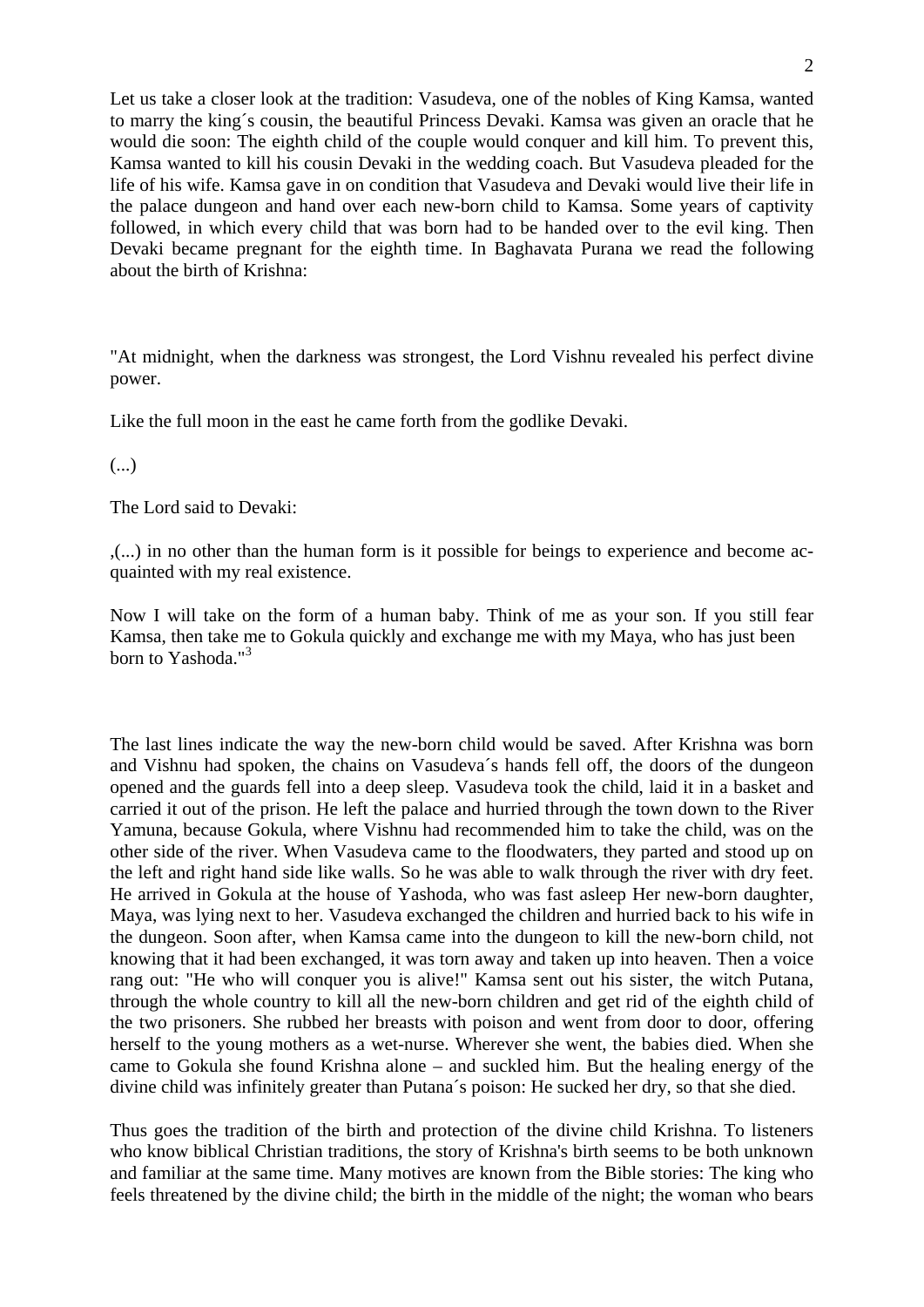the child; she is like a goddess and becomes a god-bearer; the child is laid into a basket to save him; chains fall off, the doors of a prison open, guards fall into a deep sleep; threatening floods move aside; innocent children are killed to destroy the incarnation of God. What may be noted in the story of the birth can also be seen in other Krishna traditions and customs when they are compared with Christian religiosity: There are big differences, but also many well-known motifs.

In Braj, with its center of pilgrimage in Vrindavan, just some kilometres north of Mathura, Krishna is worshipped as a child and young boy. As a sweet little boy he steals the cream of Yashoda, his foster-mother. When he is almost grown-up he tends the cattle of the neighbours and plays erotic games with the Gopis, the cowherdesses – the newly-wed wives of his comrades in the village. *Kurukshetra,* north of Delhi, is connected with the worship of Krishna in the tradition of Bhagavadgita, $4\$  who is the moral adviser on board the chariot of Arjuna the warrior. Arjuna has to go into battle with some of his relatives against other relatives, and asks how he can do right in this paradoxical situation, whereupon he is enlightened by the incarnated God. On the other hand, in Orissa, Krishna is worshipped as a king materialised in a statue with miraculous powers, a Murti.

The fundamental ideas in this tradition are clearly different from the traditions about Jesus. However, no-one can deny that there are similarities in the worship. In Christian churches of different denominations it is also possible to find very different aspects of how the Son of God is worshipped, depending on the historical and cultural environment of the believers. Above all, Jesus can be worshipped as a child, as for example in the popular Christmas religiousness of our days or in the Bambino in the Aracoeli church on the Roman Capitol.<sup>5</sup> He can be the focal point of erotic yearning, as he was in the mysticism of women in the Middle Ages or in Zinzendorf's "Brüdergemeine". He can suffer or be triumphant on the cross, as in Gothic or Romanic presentations of the crucifixion. He can appear as the omnipotent ruler on mosaic cupolas such as in Dafni in Athens, or he can lay claim to the service of his warriors, as he does in the crusades or in the nocturnal religious exercises of Ignatius of Loyola. He can also be presented primarily as a teacher of morals, as he was in the German "Kulturprotestantismus" of the 19th and early 20th centuries.

If one compares the ways in which the incarnate God is worshipped, there will surely be more differences than similarities, but one can imagine that people who have grown up in the worship of Krishna, or who live in it as new converts, can gain strength, consolation and orientation for their lives from these traditions, and become capable of sincere veneration of God and active charity – just as Christians can from their traditions. Moreover, it cannot be ruled out that, in certain circumstances, some of them may tend towards asceticism and estrangement from the world and possibly even towards exclusivism and fanaticism.

#### II.

In the last few decades the possibilities of getting in touch and being in *contact with people from different cultures and religions* have increased tremendously. There is no corner of the world which isn't travelled to, no sphere of life that has not been discovered. Customs and religious ideas are studied and documented. Many old traditions are declining because of the processes of modernisation in society, marked by Coca Cola and blue jeans, or because of opposition to them and attempts to stamp them out, as we have seen in Tiibet and can still see to some extent. Some ideas from non-Christian religions have been accepted into our cultural environment. Members of other religions and cultures are living with us permanently, sometimes in large numbers. The religious scene in our own home-place has developed a diversity never known before, and the diversification is continuing. Nonetheless, even basic traditions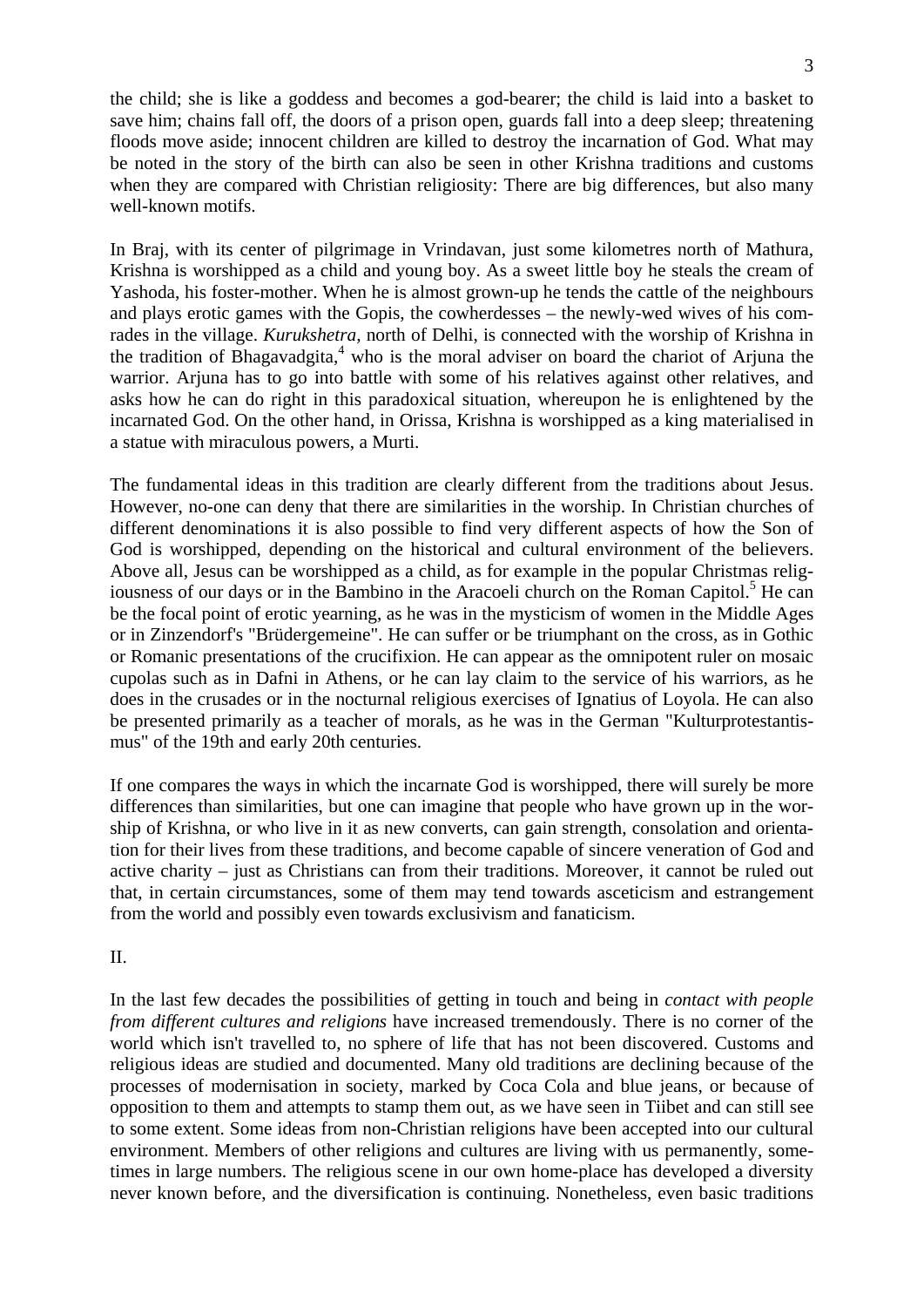of other religions – like the one described above – are scarcely noted by outsiders. This should be a reason for reflection, as processes reaching deep into the heart of human beings and expressed in hymns, prayers and rites are connected with those traditions.

That these things are so deeply rooted inside human beings is connected with the fact that religion normally has an orientating and integrating function.<sup>6</sup> This applies not only to the Christian religion and not only to theistic traditions. Religion enables the individual to determine himself between the past and the future, between birth and death, in the context of social relations, the world, society and the state, and it enables that person to find his own place in life.<sup>7</sup> That is not easy. Former societies were more uniform and more constant than ours. By means of fixed traditions or compulsory laws they prescribed for their members what "religio" they should have and in accordance with what teachings and rites they should integrate themselves. This happened e.g. according to the motto "Cuius regio, eius religio", which was in force in Europe for two and a half centuries. In our culture nowadays everyone has to find their own place and integrate themselves into it individually. The teachings and rites they use to do so have to be chosen from a plenteous supply. Religion is now scarcely connected with compulsion from authorities or traditions, but with the necessity to make choices. The church has to respond to this more and more. The church no longer has a monopoly in questions of religion; it has become one amongst others. The question of the *future of Christianity* as a social significance is the question of how the church presents itself in the market-place of religious possibilities.

Religion develops an orientating and integrating function in a complex process that does not rule out disorientation and disintegration. The context of social relations, the world and society in which people have to find their way, is prescribed to them on the one hand; on the other hand, it is produced by human beings in its concrete form and it is also formed in part by those directly concerned. Nevertheless it is normally experienced as something that is strange, ominous and scarcely to be influenced. It is the function of religion, by means of its rites and teachings, to reconcile humans to the circumstances they live in. The rites that are of particular importance are those which accompany life in connection with birth, coming-of-age, marriage and death. Religion allows people to order their lives, it gives them meaning, it helps them to endure crises and stabilise emotions, and motivates them to take action. It may also awaken the willingness of people to cut themselves off from the world<sup>8</sup> or to depart from this world. Religion integrates individuals into larger contexts, but not necessarily in harmony with their fellows. Religion may also strengthen destructive forces and cause them to erupt. The integrating function of religion can also have the opposite effect and produce disintegration. The history of Christianity shows many examples of that; as one characteristic example I mention the process in which 900 years ago western Christianity was united under the leadership of the Pope in the Crusades. The other side of this inner unification of the Latin West was its outward aggression against Muslims, Jews and Orthodox Christians.

Our culture mainly takes note of non-Christian religions in three ways: 1. They are represented by such a large number of immigrants that they cannot be ignored any more, e.g. if they want to build a place of worship that may perhaps be identified as such by a minaret. 2. They draw attention to themselves somewhere in the world by spectacular military-political activities that are widely broadcast in the news. In such a case the correct but meaningless statement is usually made that the terrorists were extremist fundamentalists. 3. They do mission among us – in a traditional form or as "new religious movements". The large churches normally react to this through their experts on Weltanschauung or sectarianism, who see themselves as a kind of religious advisory board and especially warn in public against charlatanism and enticements, something which is sometimes necessary. Only seldom can initiatives for constructive dialogue be seen besides the warnings.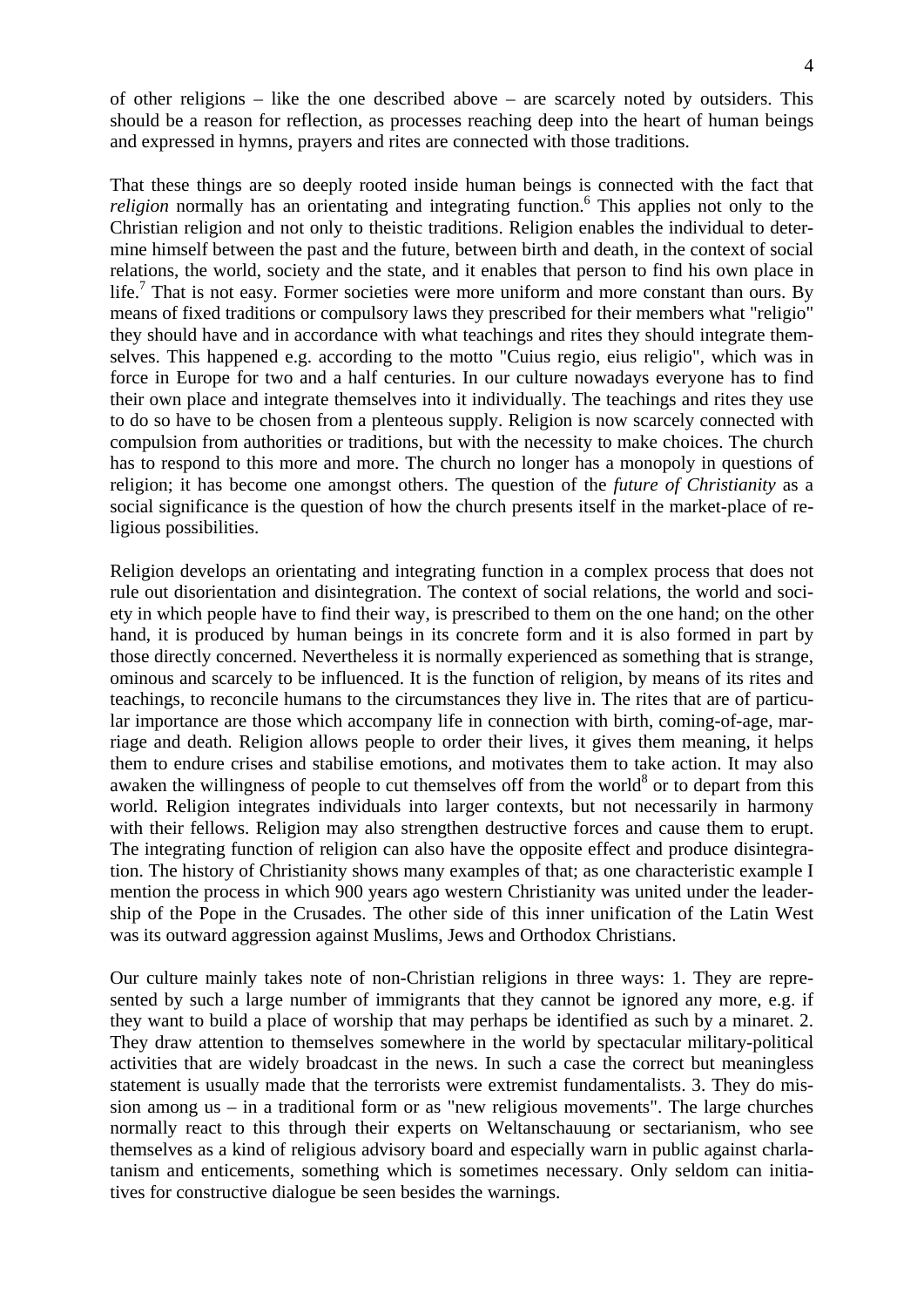Since religious thinking, feeling and acting are time and again combined with enormous political and social energy,<sup>9</sup> theological reflection and training should be concerned with relationships with other religions more than they have been so far. For centuries pastors in the big churches in our culture have been given the public assignment to play a major part in the formation of religious life. Religious societies have their status of public law corporations guaranteed in the constitution. Out of a sense of social responsibility the inherited structures of the "Volkskirchen" with their special status should be nurtured and made use of to create an atmosphere of irenical dialogue between the various religions, including the new religious movements. In their training, pastors should be taught to initiate this kind of irenical dialogue.

There are historic examples of such approaches: We can see a process of learning through the centuries among the Christian denominations in Europe. It began when the above-mentioned "Cuius region, eius religio" was still a law of the Reich and it was the political aim in many states to have only one denomination in that state. Especially in German history it was a long and difficult path for first Lutherans and members of the Reformed Church, then Protestants and Catholics, and finally even Christians and Jews to learn to live together in one state without excluding the weaker group from the enjoyment of certain rights. But the culture of peaceful co-existence is always under threat. It was possible to destroy it in the times of crisis after 1929 in a very few years

Historical theology can make a contribution towards irenical co-existence, on the one hand in its historical function and on the other hand in its theological function. In the following we shall take a look at both functions, and then consider the meaning of both for dialogue with other religions. First let us turn to the historical function.

#### III.

The historical side of historical theology is the history of Christianity. In principle it does not differ from the history of other religions, e.g. Islam or Hinduism, It researches and portrays the history of the Christian churches, their teachings, persons, movements and institutions. It deals with their many rites and forms of devotion. It looks at the religious movements that were active inside and outside of church institutions, to some extent separate from the big churches or opposed to them. It brings out strong points, reveals weak points, names errors, does not conceal wrong developments and catastrophes. It reminds present-day church members of *past,* frequently also forgotten, *insights and teachings of the Christian faith, thought, life and action,* both successful and unsuccessful.

Historical theology has the task of recalling to mind time and again past connections between faith and life. By reminding us of the circumstances in the past in which people believed, doubted and thought theologically, historical theology wants to return the historical dimension to the theological thoughts of those went before us, that seem now to be unhistorical and abstract, and they let us sense something of their explosive nature at the time. As the history of theological traditions of thought alone (history of theology) it can scarcely fulfil this. If possible, the more or less pious psychological make-up of people formerly must be examined along with persons and traditions of thought, material circumstances and social processes. For this, an inter-faculty approach is essential, both within the theological disciplines and beyond the bounds of theology.

Sometimes historical theology also reveals surprising facts: Religious plays in which the whole population of a town participated; extensive Easter dances in college churches that made the bishops suspicious; ecstatic rapture of ascetic pietistic communities when celebrating Communion, where the Lord's Supper was experienced as the physical union of the heav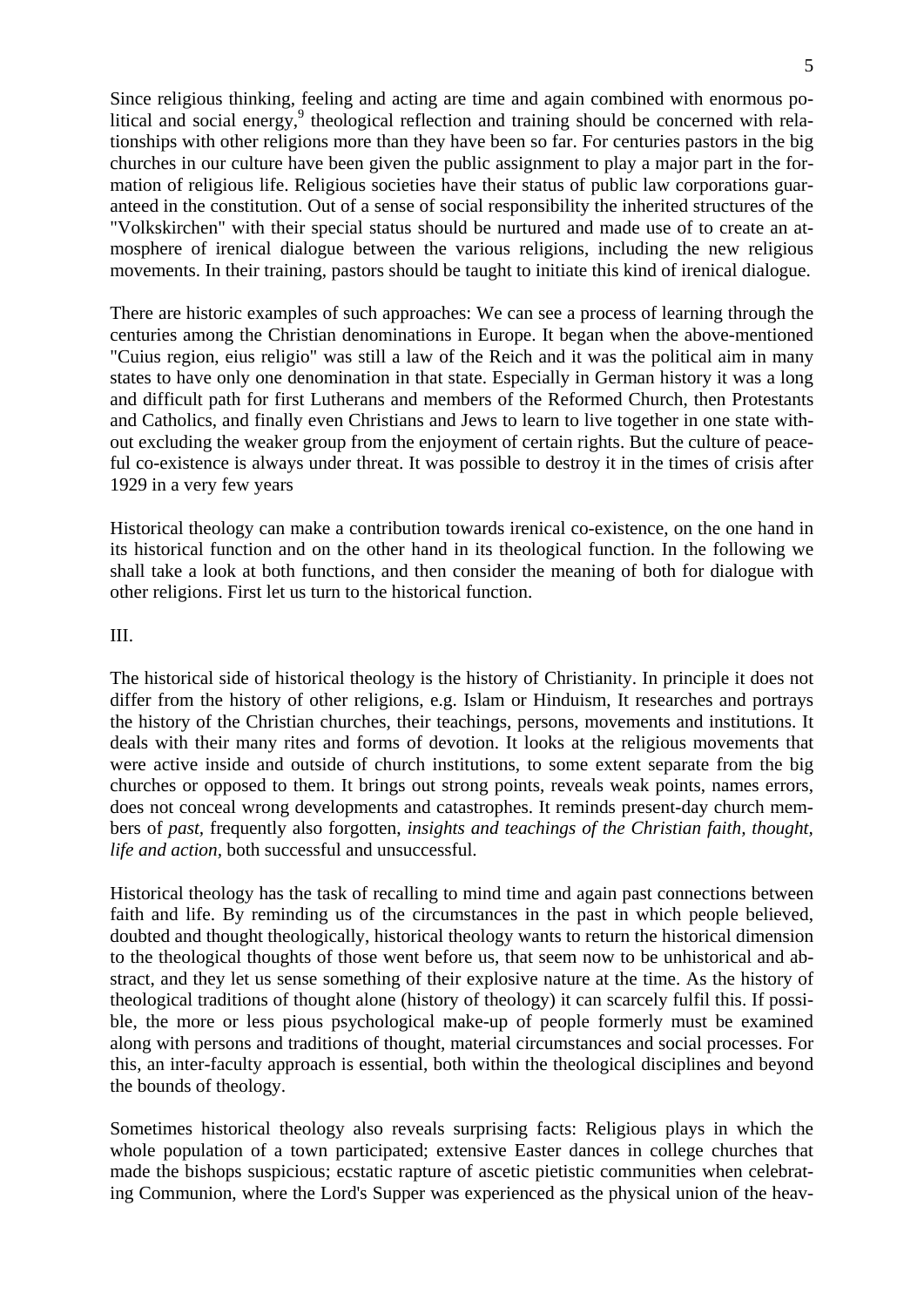enly bridegroom with his chosen bride and described as the humours of the bodies merging with each other. These are all forms of Christian cult that developed historically. The question may be asked what can inspire the religious praxis of the present. Do religious plays of the past have anything in common with bibliodrama? Is it permissible to dance ecstatically in sacred rooms? What about religious eroticism? Historical theology performs the labour of recalling things to mind, in view of the fact that t

he church must be organised and led responsibly today.<sup>10</sup> In doing so, it does not abandon the hope that people can learn from history.

IV.

It is the task of church history in its theological aspects to always *remind us of the principle historical limitations* of every formulation of creeds and teachings, of every form of spiritual life and worship, of every church constitution, also of the limits of alternative movements in the church – and of all other such topics of its research work. It has a critical function with regard to every historical aspect of the church and shows us that it is human beings who are in action everywhere. It should do this of course always aware that it is also subject to those limitations and that the same will happen to itself. It will also be criticised and its preliminary character and insufficiency as history will be shown up. Historical theology *does not have to apologise to a historical quantity* but reminds us of the fact that the true Church is not built by human beings, but built and preserved by God. The true Church is the subject of faith and confession.

How far can historical theology describe the working of the Holy Spirit? It can do so in so far as, besides those examples of human religious activity that have to be treated critically, the unconditional promise of the gospel, God's unconditional acceptance of the human race – which can also appear as man's acceptance of man – comes out clearly, e.g. in preaching in accordance with the Holy Scriptures, in the administering of the sacraments, or in active charity. But the working of the Holy Spirit in history can as such not be the object of historical reasoning.

Historical theology has the task of keeping alive an awareness of what Karl Barth called "göttliches Urteil über alles Menschliche" (divine judgement on all things human). There is no human activity in history that could stand before God. Therefore Barth says that not only "die Welt der Götter Griechenlands oder Indiens oder die Welt der Weisheit Chinas oder auch die Welt des römischen Katholizismus" (the world of the gods of Greece or India or the world of China's wisdom or the world of Roman Catholicism) is subject to this judgement. But "(es wird) auch unsere eigene protestantische Glaubenswelt als solche in dem umfassenden Sinn jenes göttlichen Urteils wirklich preisgegeben" (our own protestant beliefs as such will also be subjected to that divine judgement in its entirety).<sup>11</sup> The thought in verse 8 of hymn number 528 in the Protestant Hymnbook is true for all theology and every form of visible church: "Ach wie nichtig, ach wie flüchtig, sind der Menschen Sachen! Alles, alles, was wir sehen, das muß fallen und vergehen." (Oh, how worthless, oh, how fleeting, are the things of humans! All, all that we see must fall and decay). There is only room left for the promise: "Wer Gott fürcht´, wird ewig stehen." (He who fears God will stand for ever.)

Now we have come to the Reformation idea of justification: God alone acts. No human beings can reach the target, not as individuals nor as a genus. This is meant by the word sin, the fundamental separation of human beings from God, from the true being and entity that does not lie inside ourselves nor historically before us. We are given our perfection as a gift from outside ourselves – *extra nos* – or we do not get it at all. Luther's understanding – and that of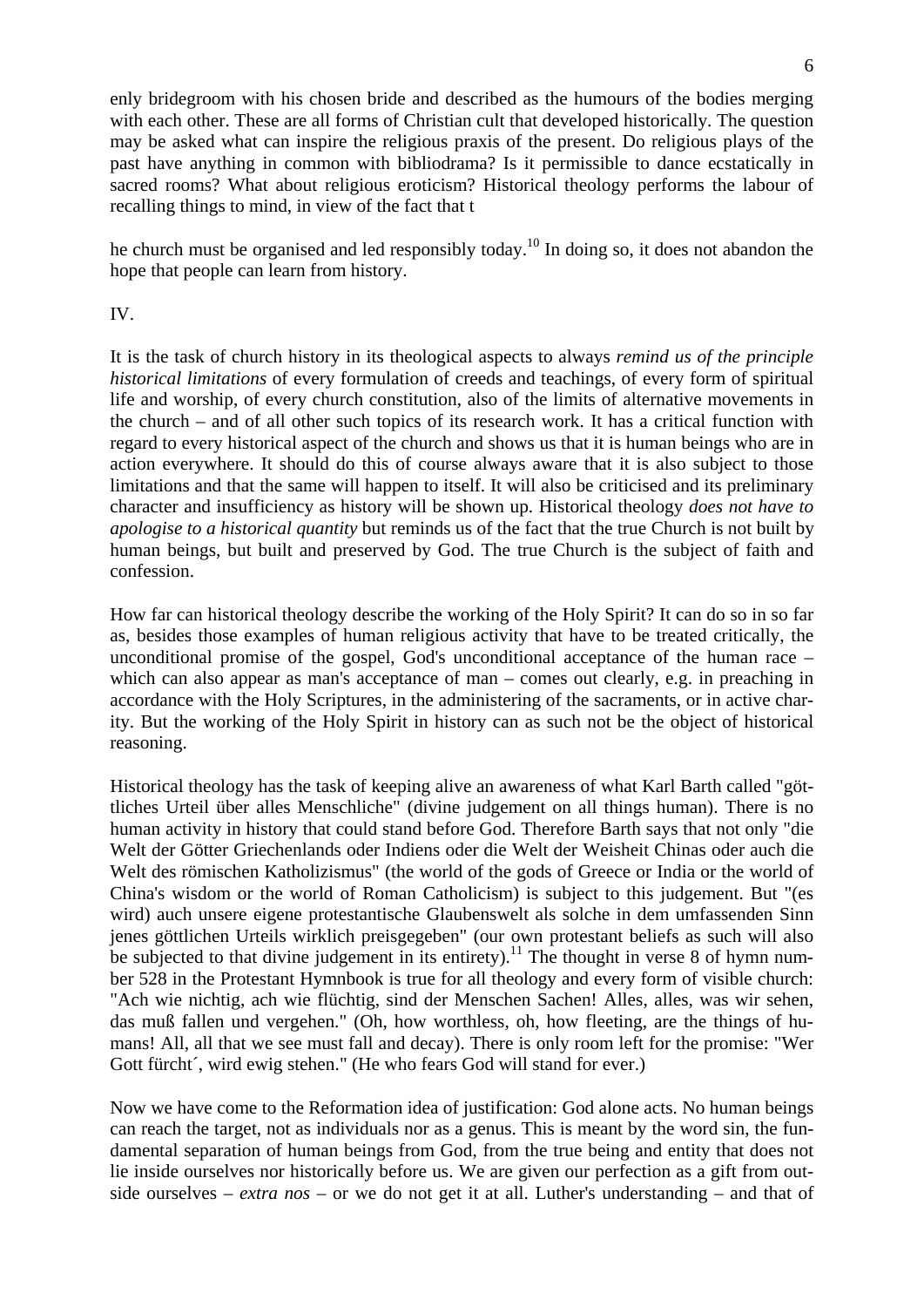many other reformers – of the relationship of the law to the gospel as defended by Paul is, despite some variations in the details, the central point of reference of Protestant historical theology. But we have to remind ourselves that the gospel does not cancel the law.<sup>12</sup> It is given by God for the salvation of man and to serve life on earth. It remains in force and exists to be fulfilled. The Gospel exists alongside the Law, and it is a completely different entity. The Gospel says that the fulfilment or lack of fulfilment of the Law does not finally decide about a human being. This is what I consider the central point which Protestant theology should debate about with other approaches to Christian or non-Christian theology.

### V.

What contribution can historical theology make on the basis of its tasks as described above towards dialogue with other religions? Here it is only possible to mention some important points. Further, I wish to show what chances there are for historical theology if it also takes a look at other religions in its work.

1. Christianity, which we believe and confess to contain God's revelation, is always religion in its historical appearance.<sup>13</sup> It is not intrinsically different from other religions in this regard. From a theological point of view it is, just as they are, subject to God over against all human manifestations of life and over against history.

2. It cannot be ruled out from the start that in other religions something of the light of divine truth can also be found. According to biblical testimony and Reformation teaching, the Law is also written in the hearts of those who do not know Christ. Therefore it can be assumed that they too search for knowledge of God earnestly, and love of God and one´s neighbour is also practised in other religions.

3. The fact that in Christ all treasures and knowledge of wisdom is given and that nobody comes to the Father but through  $Christ<sup>14</sup>$  does not mean that God cannot have prepared the way differently for others. It should be remembered that for example Calvin assumed that a number of mysteries will be veiled until Judgement Day. He also reckons with the possibility of Christ's *etiam extra ecclesiam* connected with gift of communion with *etiam extra coenam,* of God´s government *etiam extra lege.*<sup>15</sup>

4. On the Catholic side, the Second Vatican Council in the "Erklärung über das Verhältnis der Kirche zu den nichtchristlichen Religionen" (Declaration about the relationship of the Church to non-Christian religions) considered this question cautiously, but clearly. It says there, with special regard to Hinduism and Buddhism: "Mit aufrichtigem Ernst betrachtet sie (sc. die Kirche) jene Handlungs- und Lebensweisen, jene Vorschriften und Lehren, die zwar in manchem von dem abweichen, was sie selber für wahr hält und lehrt, doch nicht selten einen Strahl jener Wahrheit erkennen lassen, die alle Menschen erleuchtet." (The church considers those ways of behaving and living, those regulations and teachings, which may vary in some ways from what it maintains and teaches, but very often allow a ray of the truth to be seen that enlightens all people.) In the next paragraph, the declaration says that the church itself talks about revelation in Christ.<sup>16</sup> The following should not be forgotten: It is not a question of our searching for truth in the rites and Scriptures of others. The point is, with what attitude do we meet them? Do we deny that they have a ray of the light of truth, or do we reckon with it? Do we think that the reign of Christ *etiam extra ecclesiam,* communion with Christ *etiam extra coenam* is a possible way for God which we should not judge by excluding them, even though that way has not been shown to us? That is all on the pre-conditions for dialogue with other religions. The following points refer to the dialogue itself.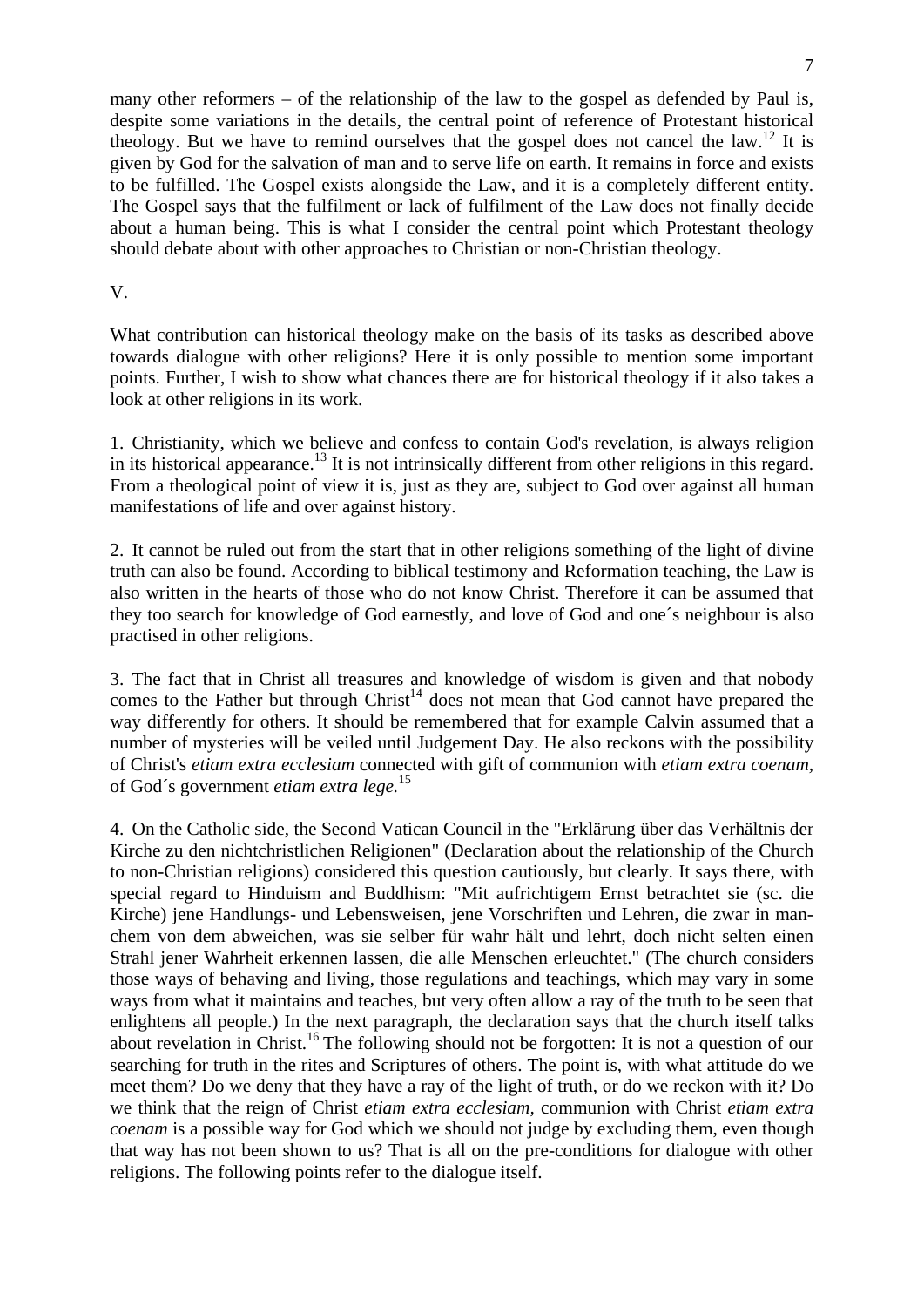5. In an encounter between Christianity and other religions, similar historical phenomena come together. There are points of contact – and comparison s are possible.

6. It is possible to sound out how far there are similarities. This should be on a structural level as well as on a dogmatic level. But it makes little sense to begin by finding out the differences in teaching. In any case, finding out about each other presupposes respect and understanding for the others' religious stance. It is not necessary to renounce one's own point of view, on the contrary, one's own point of view should be accepted and explained.

7. For further structural comparisons it is important to note: Other religions have similar organisational tasks to solve as Christians in various denominations. They have the problem of establishing ceremonies and counselling, regulating them and passing on teaching. They arrange districts for counselling or organise parishes with pastors and teachers. They carry out rites accompanying stages in life, know sacramental ceremonies, prayers and pilgrimages. They develop forms of life in communities and orders. As in Christianity, so too in some other religions, there are branches which reject the use of images emphatically and others that make a passionate plea for them.

8. Study and contact with other religions make it possible to gain stimuli for the study of the history of one´s own religion.

Let me give an example of this: In Hindu temples – in the big temple above the birth dungeon in Mathura, too – the great importance attached to viewing sacred things is conspicuous. The priest carries out the ceremony behind a curtain for a long time, serving the deity, fanning air to him, bathing, dressing and entertaining him. At the ring of a bell the curtain opens and singing, hand-drums and instruments can be heard. The people come in shoals to view the statue with the miraculous powers. At big feasts many thousands of people wait for hours at the temple until they are shown in to view the presence of the holy one with their own eyes.

Here there are parallels to the exhibition of relics and the viewing of the transformed host in the elevation during mass – less in present-day than in mediaeval practice. Nowadays Catholic Christians are accustomed to looking downwards, humbly kneeling until the bell has been rung by the servers. In the Middle Ages the reaction was just the opposite: The people looked up to see the Body of Christ and to have Communion quasi with their eyes. We know from the teachings of the Freethinkers, a small mediaeval group of heretics, that they tried to wean their newly-won members away from the need to view the Body of Christ in a process of reeducation that lasted for years.<sup>17</sup> In some churches and chapels hagioscopes can still be see: openings in the wall of the church<sup>18</sup> or the choir screen<sup>19</sup> for those who were refused permission to take part in the mass directly. Mediaeval inquisition records<sup>20</sup> report on the deep hurt that people in the south of France felt when they were excluded from taking part in the services by order of their bishop, because they had refused to pay the tithe. They suffered mainly – surprisingly, for us – from not being able to see the host. The clergy shut the church doors to prevent their unruly sheep viewing the sacred thing. One of those affected said it would be better if the churches were pulled down and the altars built on open fields. Then everybody could see the salvation given by God. This is a religiosity of the eyes that is keyed to the material visibility of salvation and which we can also find in other cultural contexts, independent of dogmatic forms, but at first it seems rather strange to our culture, which is more keyed to listening.

The study of other religions is necessary because ignorance gives room to prejudice. Thus we can find, for example, the century-old prejudice among Christians that charity springing from love for God is specific to their own religion. Johann Hinrich Wichern formulated this idea in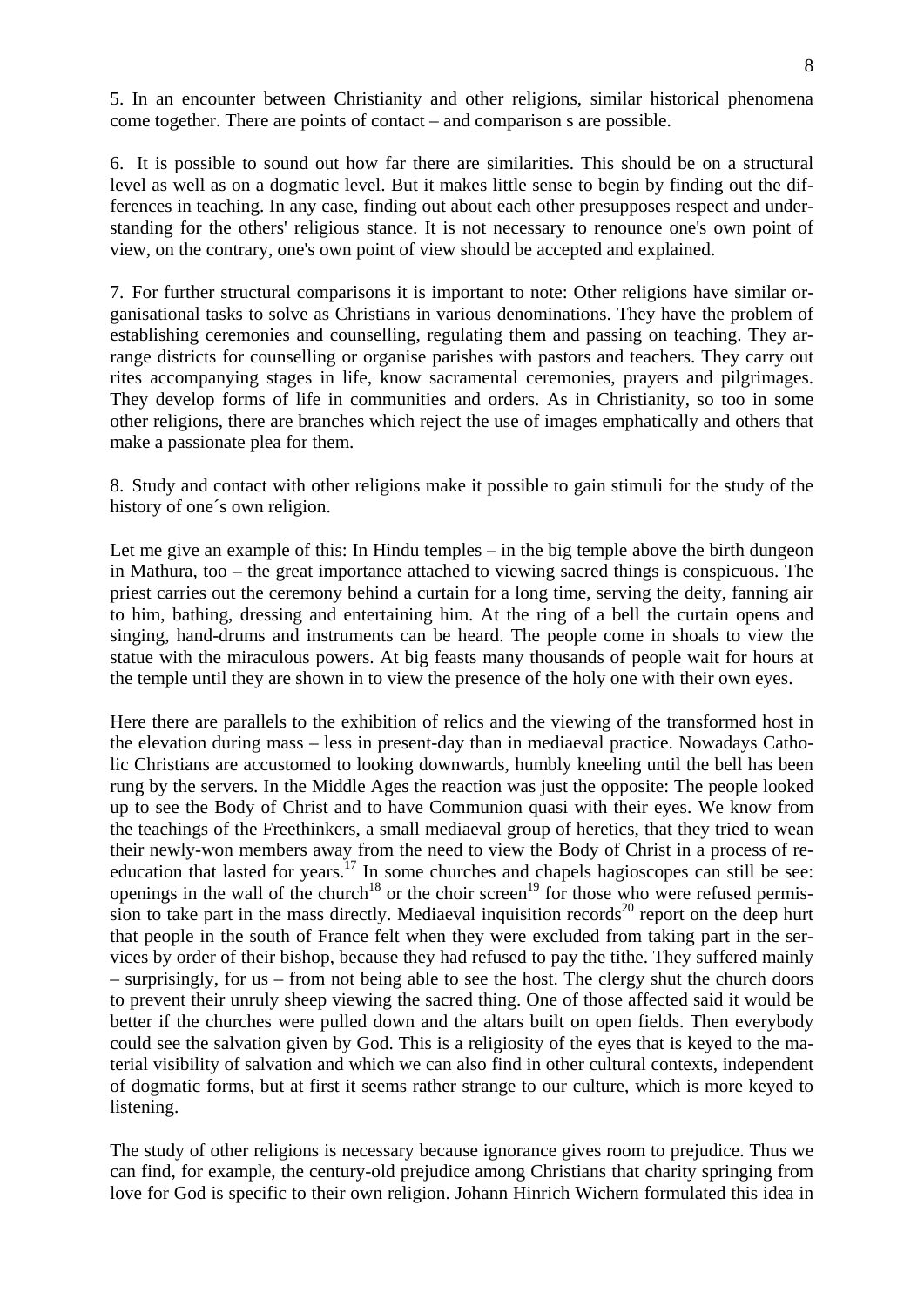classical form in the first sentence<sup>21</sup> of his report on the conference in Monbijou in 1856. But this idea is not compatible with important traditions of Hindu teaching, for example. Klaus K. Klostermaier has pointed out that in the present era, the Kalijuga, active charity is the appropriate form of religious exercise for Hindus. $^{22}$ 

10. In inter-religious dialogue attention should be paid to analogies of how people feel existential consternation and how they express it. Wolfgang Philipp, who devoted a great part of his studies to theological irenics, bases his ideas on three types of structure in his "Prolegomena zu einer vergleichenden Religionsgeschichte" (Introduction to a Comparative History of Religion). These structures are not normally found alone, but appear with different weightings in one or another corner of a triangle. He distinguishes the I, You and It-Structures.The I-Structure is turned inward, orientated towards oneself. The You-Structure wants to have interpersonal relationships and is orientated towards a goal. The It-Structure centres on objective, supra-individual realities of being. Philipp says that the description of these three structures is helpful in rationalisation and objectivation of the motives and laws that not only Christian denominations, but also other world religions, philosophies, ideologies and political systems use to fight battle against each other. He understands his use of categories as a method for analysing structures and criticising ideologies that allows him to observe the phenomena from a standpoint outside of the categories. From this it is possible to get ideas for the work of historical theology and inter-religious dialogue. $^{23}$ 

11. Nevertheless, comparisons should not only be made outside of these categories. Comparisons can also be made between religions.<sup>24</sup> Historical theology can also consider other religions, for example in research into the question of the justification of man by grace alone. It is possible to examine whether their rites, teachings and theological concepts do not also mention God's unconditional promise.

12. But here there are considerable problems of method. It is necessary to become familiar with strange views of life and patterns of thinking and argumentation and to ask if and how, under these very different conditions, truly similar or the same thoughts can really be formulated or have been formulated already.

The declaration of the Second Vatican Council "On the relationship of the church to non-Christian religions", cited above, recommends a procedure that entails unusual assumptions. First of all, it talks of the ray from the light of divine truth which may also be found among non-christians.<sup>25</sup> A little later it says that the Church should admonish its sons – the daughters are surely meant, too – "daß sie mit Klugheit und Liebe, durch Gespräch und Zusammenarbeit mit den Bekennern anderer Religionen sowie durch ihr (sc. eigenes) Zeugnis des christlichen Glaubens und Lebens jene geistlichen und sittlichen Güter und auch die sozial-kulturellen Werte, die sich bei ihnen (sc. den anderen Religionen) finden, anerkennen, wahren und fördern." (that they recognise, preserve and further with prudence and love, those spiritual, moral and socio-cultural values that they discover in them (the other religions), by means of discussion and co-operation with the members of other religions and by their (own) witness to the Christian faith and life).

The fathers of the Council hope that in their testimony of faith brothers and sisters not only *accept, guard and advance the social and cultural values,* but also the *moral and spiritual values of other religions*! If this happens, irenical dialogue has become reality. Christians will then naturally respect stories like that of the birth and saving of the child Krishna besides the central traditional Christmas story.

\_\_\_\_\_\_\_\_\_\_\_\_\_\_\_\_\_\_\_\_\_\_\_\_\_\_\_\_\_\_\_\_\_\_\_\_\_\_\_\_\_\_\_\_\_\_\_\_\_\_\_\_\_\_\_\_\_\_\_\_\_\_\_\_\_\_\_\_\_\_\_\_\_\_\_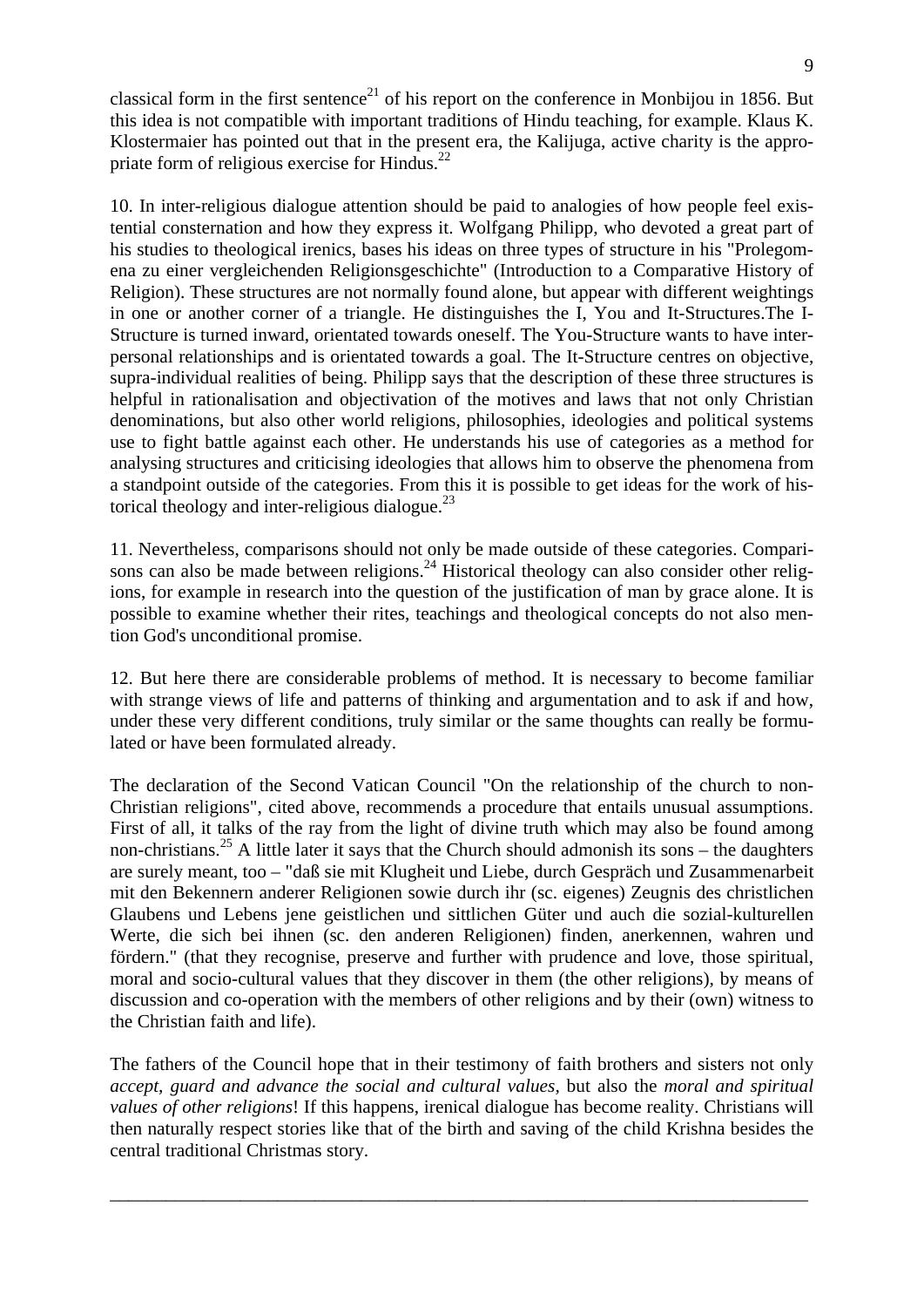\* Slightly revised version of the contribution I made on January 23rd, 1996 in the course of lectures about "Die Zukunft des Christentums" at the Theological Faculty, Bielefeld-Bethel, Germany.)

#### Notes

- 1. In the following I use the expressions ecclesiastical history and historical theology as synonyms. Cf. Friedrich D. Schleiermacher, Kurze Darstellung des Theologischen Studiums von 1804/04, Kritische Ausgabe, ed. by H. Scholz (1982) 58-73, where he explains in Part 2, Section 2, §§ 149-194, "Die historische Theologie im engeren Sinne oder die Kirchengeschichte".
- 2. Since the mid-eighties I am in contact with Christians from Northern India and Vaishnava priests from Brindavan (U.P., India) developed through the Institute for Irenics (Religious Peace Research) of the University of Frankfurt/Main. The encounter with Eastern teachings on reincarnation was very stimulating for my studies on the Catharism.
- 3. Das liebliche Krishna-Kind, in: Die Erzählungen von Vishnu. Indische Mythen und Legenden aus dem Bhagavata Purana und Überlieferungen aus Tamilnadu und Orissa, ed., translated from the English and with a commentary by Icke Schwalbe (1989) 84.
- 4. Bhagavadgita. Das Lied der Gottheit. Translated from Sanskrit by R. Boxberger, newly revised and ed. by H. von Glasenapp (1984).
- 5. Cf. e.g. also the miraculous image of "Maria im Pesch" in the northern transept of Cologne Cathedral.
- 6. Cf. with the following paragraph: Thomas Luckmann, Das Problem der Religion in der modernen Gesellschaft (1963).
- 7. 2nd Vaticanum, Lexikon für Theologie und Kirche (LThK), vol. 13, p. 489: "Die Menschen erwarten von den verschiedenen Religionen Antwort auf die ungelösten Rätsel des menschlichen Daseins, die heute wie von je die Herzen der Menschen im tiefsten bewegen: Was ist der Mensch? Was ist Sinn und Ziel unseres Lebens? Was ist das Gute, was ist die Sünde? Woher kommt das Leid, und welchen Sinn hat es? Was ist der Weg zum wahren Glück? Was ist der Tod, das Gericht und die Vergeltung nach dem Tode? Und schließlich: Was ist jenes letzte und unsagbare Geheimnis unserer Existenz, aus dem wir kommen und wohin wir gehen?"
- 8. Extremely binding forms of life in religious communities have their origins here.
- 9. A positive example of such a connection are the "von Bodelschwinghsche Anstalten" in Bethel.
- 10. Cf. the definition of the tasks of historical theology by Schleiermacher (note 1).
- 11. K. Barth, Kirchliche Dogmatik II, 327-28.
- 12. Law does not mean the Torah, but the plentitude of religious and philosophical rules of life and their comments that should be in force in the sense of the Double Commandment of love of God and one's neighbour, that sums up the Law.
- 13. This is correct, despite Barth's objection that religion is unbelief. Barth assumes the fundamental opposition of revelation and religion: "... nicht ..., daß der Mensch ... mit Gottes Offenbarung harmonisch zusammenwirke, daß Religion etwa die ausgestreckte Hand sei, die dann von Gott in seiner Offenbarung gefüllt werde. ... in der Religion wehrt und verschließt sich der Mensch gegen die Offenbarung dadurch, daß er sich einen Ersatz beschafft, daß er sich vorwegnimmt, was ihm in ihr von Gott gegeben werden soll ..." (Kirchliche Dogmatik I/2, 330-31).
- 14. With Col. 2,3 and John 14,6.
- 15. CR 30, 156, according to W. Nijenhuis, Calvin, Theologische Real-Enzyklopädie (TRE) vol. 7, 583. Zwingli also assumes that all knowledge of God and the truth is mediated by the Holy Spirit, who is not bound to the History of Salvation in the narrow sense. Cf. W.D. Hauschild, Geist / Heiliger Geist / Geistesgaben IV, TRE 12, 211. Even Balaam´s donkey obeyed the Spirit of God, as is known.
- 16. Cf. note 7.
- 17. Cf. M. Benad, "Alles, was das Auge sieht und begehrt, soll die Hand befolgen." Zentrale Motive freigeistiger Religiosität nach der Confessio des Johannes von Brünn (um 1535), in: A. Mehl / W.C. Schneider (Eds.), Festschrift Lothar Graf zu Dohna (1989) 75-96.
- 18. Cf. St. Martin in Canterbury or the Parish church of Granhult in the south of Smaland, Sweden. On Granhult cf. M. Ullén, Holzkirchen im mittelalterlichen Stift Växjö, in C. Ahrens, Frühe Holzkirchen im nördlichen Europa, exhibition catalogue (1982) 321-342, illustration 8, 329.
- 19. In St. Mary's in the town of Gelnhausen (Germany) it is still possible to see a device from the late 15th century that can be pushed aside and which, when open, allowed the members of the congregation to observe the elevation of the host when mass was being celebrated at the altar behind the choir screen by the Premonstratensian canons from Selbold (near Gelnhausen).
- 20. Cf. J. Duvernoy (Ed.), Le registre d' inquisition de Jacques Fournier évèque de Pamiers (1318-1325), 3 vols. (1965, Corrections 1972), vol. II, 313 sq.
- 21. Johann Hinrich Wichern, Gutachten betreffend die Diakonie und den Diakonat, in: Aktenstücke aus der Verwaltung des Evangelischen Oberkirchenraths, vol. 3 (Berlin 1856) 127-197.